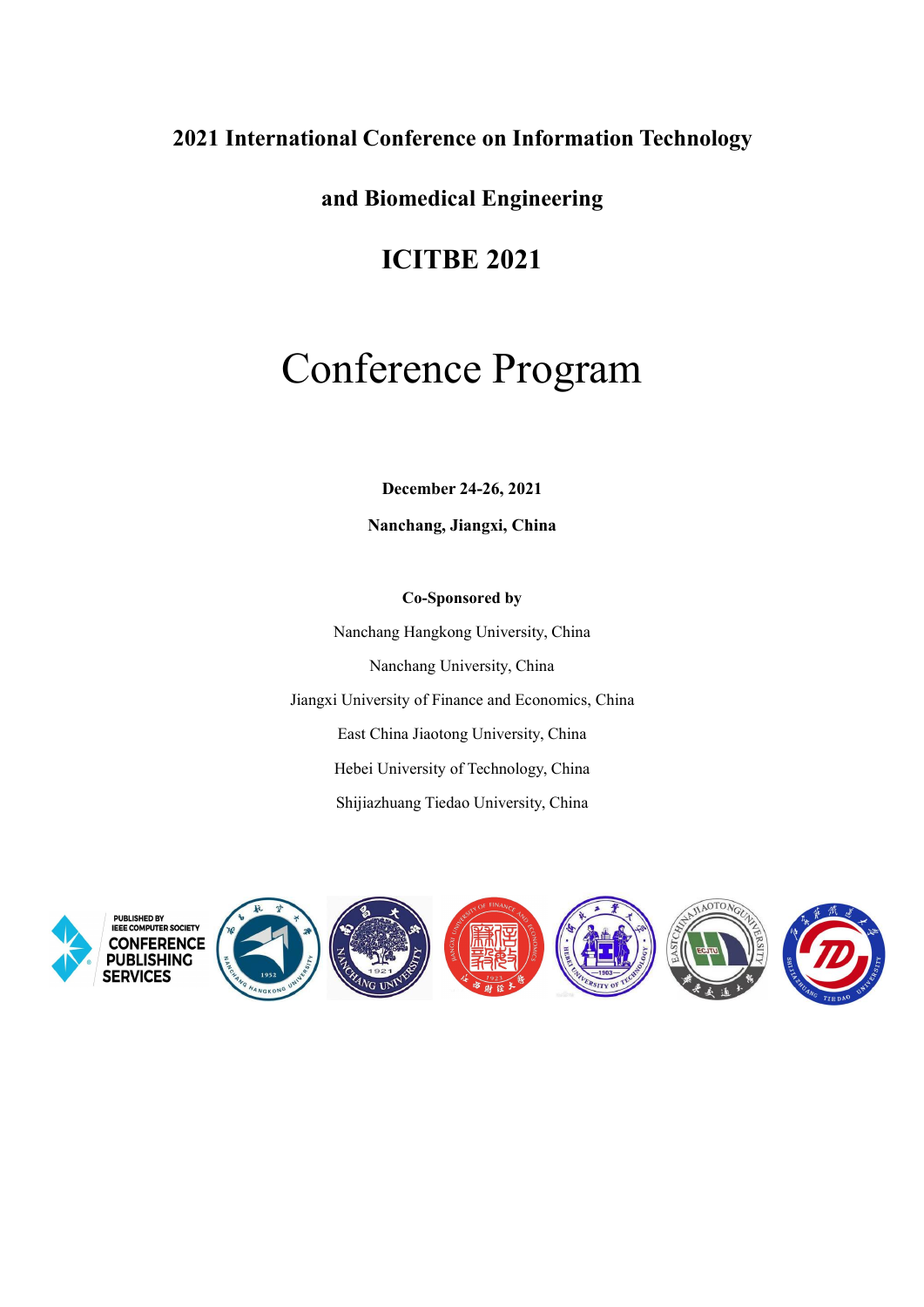# **Message from the ICITBE 2021 General Chairs**

2021 International Conference on Information Technology and Biomedical Engineering (ICITBE 2021) aims at providing a high-level platform for experts, scholars, innovators and practitioners to share novel research and ideas in the fields of Information Technology and Biomedical Engineering. The conference plans to be held in Nanchang, Jiangxi, China, from December 24 to 26, 2021. ICITBE 2021 features Keynote Speeches from eminent professors all over the world and technical presentation from participants in different parts of world. All the program will cover a wide range of topics to cater to the needs of specific subject areas for researchers as well as faculty members.

ICITBE 2021 is Co-Sponsored by Nanchang Hangkong University, China, Jiangxi University of Finance and Economics, China, Nanchang University,China, East China Jiaotong University,China, Hebei University of Technology, China, Shijiazhuang Tiedao University, China.

We would like to express our sincere thanks to the Program Chairs: Prof. Pan Lin (Hunan Normal University, China), Prof. Yatong Zhou (Hebei University of Technology, China), Prof. Zhengyou Wang (Shijiazhuang Tiedao University, China), all program committee members and all the additional reviewers for their valuable efforts in the review process, which helped us to guarantee the highestquality of the selected papers for the conference.

We cordially thank all the authors for their valuable contributions and the other participants of this conference. The conference would not have been possible without their support. Thanks are also due to the many experts who contributed to making the event a success.

Prof. Bangshu Xiong, Nanchang Hangkong University, China Prof. Yong Yang, Jiangxi University of Finance and Economics, China **ICITBE 2021 General Conference Chairs**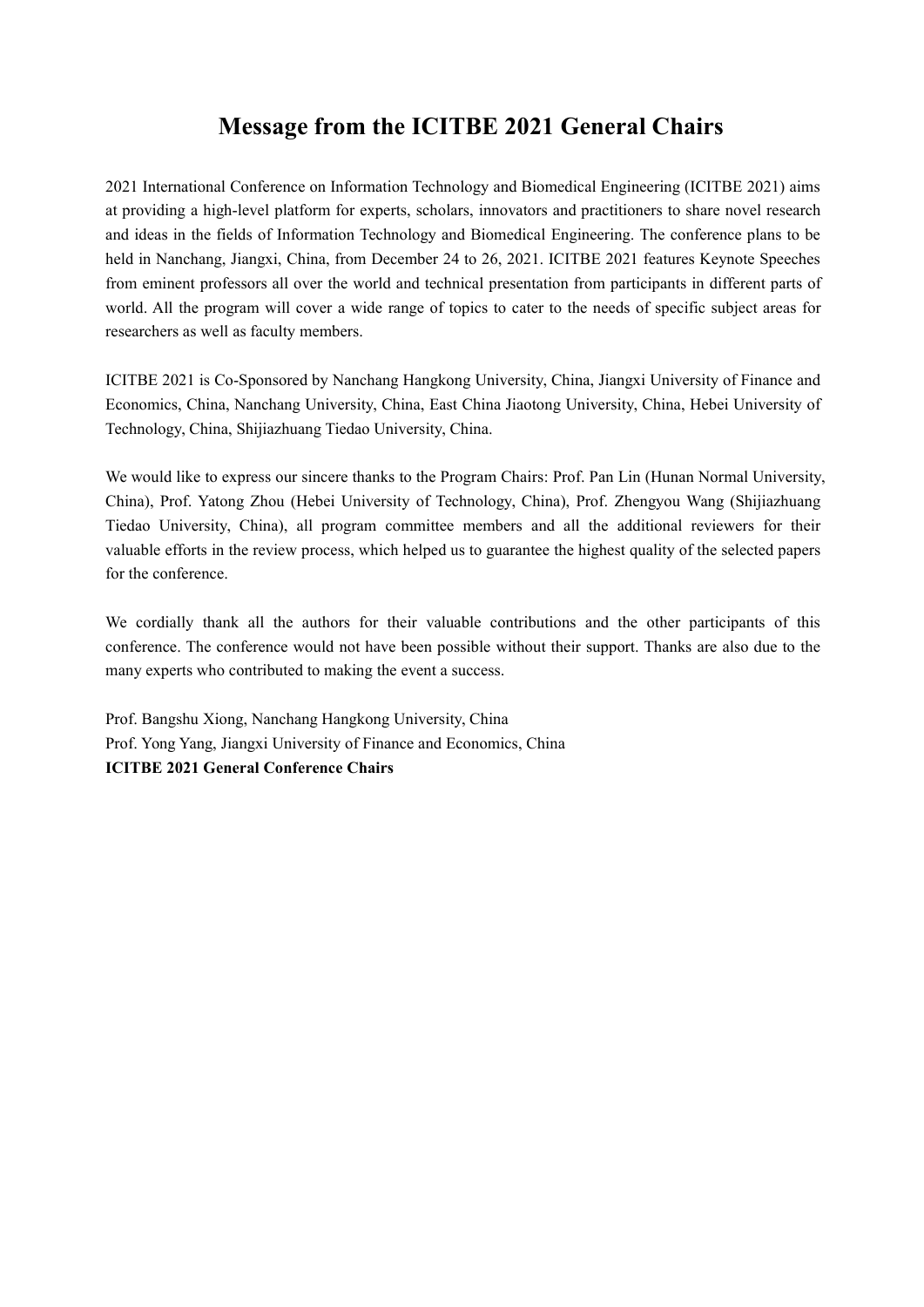# **Message from the ICITBE 2021 Program Chairs**

Welcome to 2021 International Conference on Information Technology and Biomedical Engineering (ICITBE 2021), will be held from December 24 to 26, 2021, in Nanchang, Jiangxi, China. ICITBE 2021 will be the most comprehensive conference focused on the Information Technology and Biomedical Engineering. ICITBE 2021 will provide an opportunity for academic and industry professionals to discuss recent progress in the area of Information Technology and Biomedical Engineering. In addition, the conference will publish high quality papers which are closely related to the various theories and practical applications on Information Technology and Biomedical Engineering. Furthermore, we expect that the conference and its publications will be a trigger for further related research and technology improvements in these important subjects.

For ICITBE 2021, we received many paper submissions, after a rigorous peer review process, only very outstanding paper can be accepted for the ICITBE 2021 proceedings, published by the Conference Publishing Services (CPS). All submitted papers have undergone blind reviews by at least two reviewers from the technical program committee, which consists of leading researchers around the globe. Without their hard work, achieving such a high-quality proceeding would not have been possible. We take this opportunity to thank them for their great support and cooperation. We also would like to thank all of you for your participation in our conference, and also thank all the authors, reviewers, and organizing committee members.

Thank you and enjoy the conference!

Prof. Pan Lin, Hunan Normal University, China Prof. Yatong Zhou, Hebei University of Technology, China Prof. Zhengyou Wang, Shijiazhuang Tiedao University, China **ICITBE 2021 Technical Program Committee Chairs**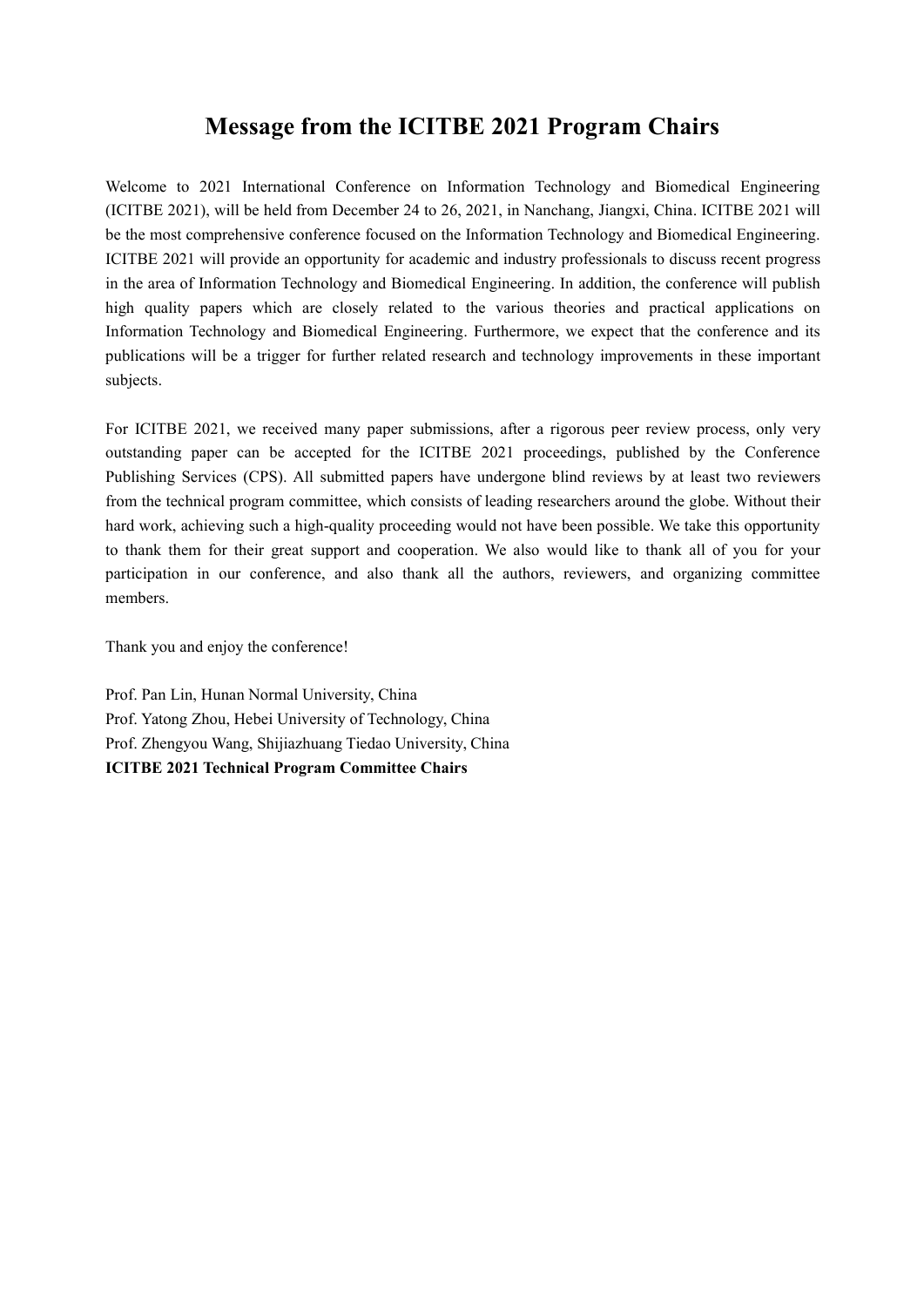### **Organizing Committee**

#### **General Chairs**

Prof. Bangshu Xiong, Nanchang Hangkong University, China Prof. Yong Yang, Jiangxi University of Finance and Economics, China

#### **General Co-Chairs**

Prof. Hyo Jong Lee, Jeonbuk National University, Korea Prof. Wei Huang, Nanchang University, China Prof. Nan Jiang, East China Jiaotong University, China

#### **Program Committee Chairs**

Prof. Pan Lin, Hunan Normal University, China Prof. Yatong Zhou, Hebei University of Technology, China Prof. Zhengyou Wang, Shijiazhuang Tiedao University, China

#### **Publication Chairs**

Prof. Pan Lin, Hunan Normal University, China Dr. Weiguo Wan, Jiangxi University of Finance and Economics, China

#### **Organizing Committee Chairs**

Prof. Yan Li, Bengbu Medical College, China Prof. Rong Wang, Xi'an University of Science and Technology, China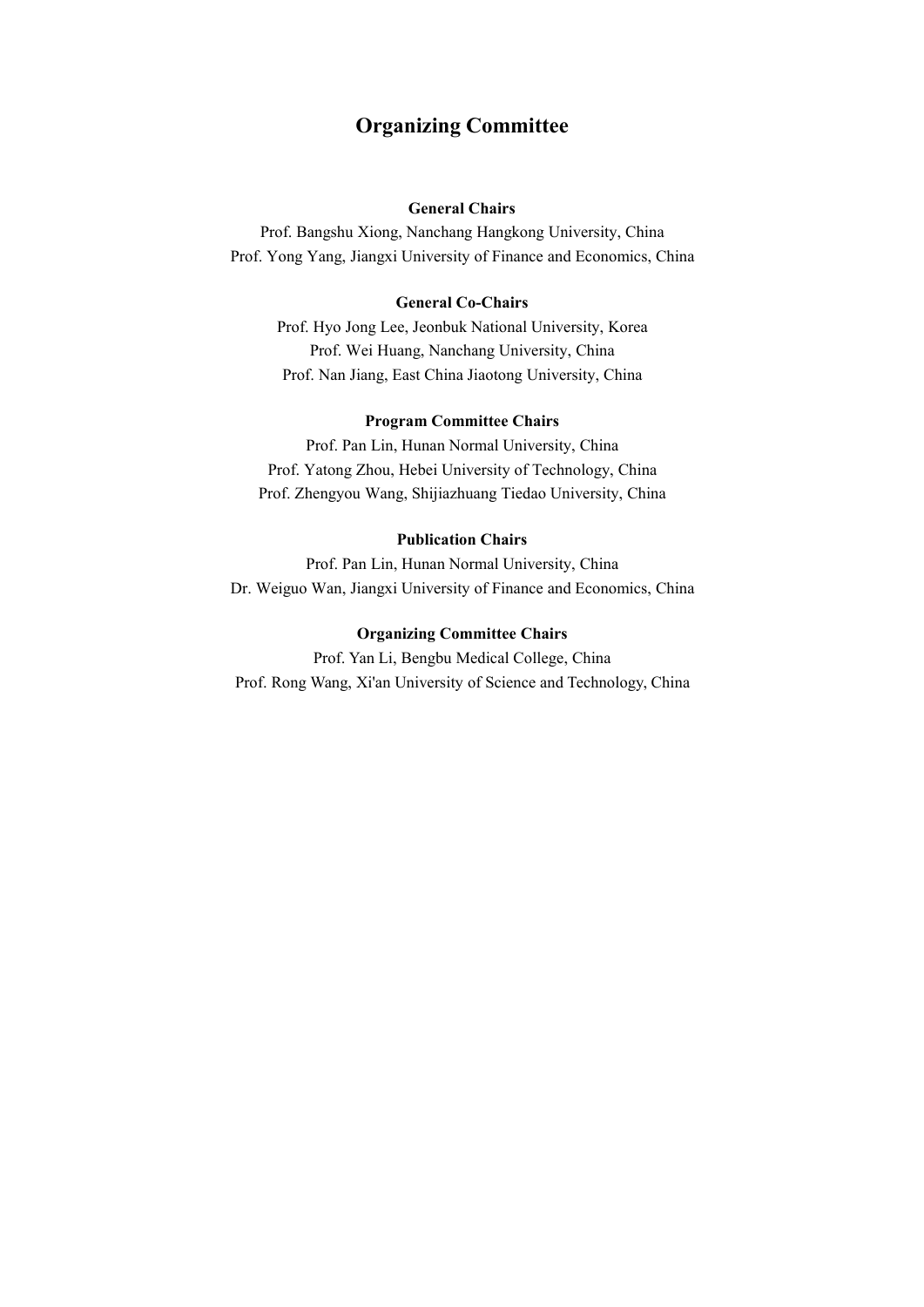#### **Program Committee**

A.Y.M. Atiquil Islam, Department of Education Information Technology, East China Normal University Abdullah Aman Khan, University of Electronic Science and Technology of China Abdullah N. Arslan, Texas A&M University - Commerce, USA Ahmad Ali, Shanghai Jiao Tong University,China Ahmed Mourtada Elseman, Central Metallurgical Research & Development Institute (CMRDI), Egypt Aijun Liu, Xidian University, China Alim Al Ayub Ahmed, Jiujiang University,China Alireza Khodaei, University of Nebraska-Lincoln, USA Amr Salah Zalhaf, Tanta University, Tanta, Egypt Apurbo Sarkar, College of Economics and Management, Northwest A&F University, China Benyue Su, Tongling University, China Bin Xue, National University of Science Defense Binbin Qiu, Sun Yat-sen University,China Changxin Chen, Shanghai Jiao Tong University, China Chao Fang, Beijing University of Technology, China Chaoxuan Dong, The First Affiliated Hospital of Jinan University, China Chengzhuan Yang, Zhejiang Normal University, China Chenwei Feng, Xiamen University of Technology, China Cheung-Chieh Ku, National Taiwan Ocean University, Taiwan, China Christo Dichev, Winston Salem State University, USA Chun Yang, Nanyang Technological University, Singapore Cindia Ching Chi Lam, Macao Institute for Tourism Studies Cong Cao, Central South University, China Cuicui Zhang, Tianjin University,China Degang Fu, Southeast University, China De-Graft Owusu-Manu, Kwame Nkrumah University of Science and Technology, Kumasi-Ghana Dejun Xie, Xi'an Jiaotong Liverpool University, China Di YUAN, Harbin Institute of Technology, Shenzhen, China Ding He, Beijing Institute of Technology, China Dong Qin, Nanchang University, China Ehsan Elahi, Shandong University of Technology Fahim ullah, southeast university Nanjing, China Faisal Raza, School of Pharmacy, Shanghai Jiao Tong University China Fang Rui-ming, Huaqiao University,China, Information Technology Fenghui Zhang, Southeast University, China Fupeng Chen, University of Chinese Academy of Sciences, China Gang Wang, Xi'an Jiaotong University,China Gerald Penn, University of Toronto, CANADA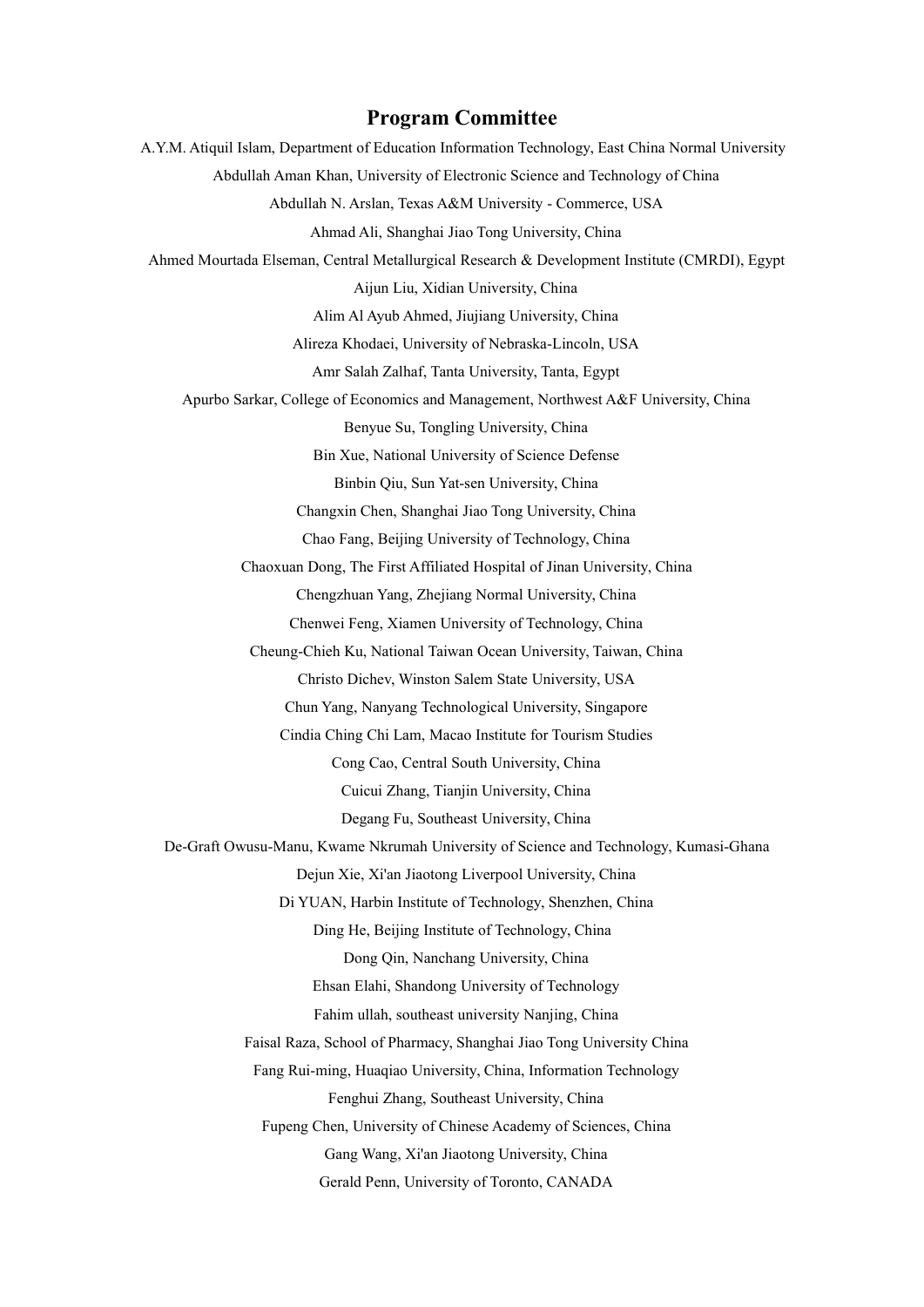Guobao Xiao, Minjiang University,China Guohua Xie, Wuhan University,China Habtamu Fanta, Shanghai Jiao Tong University Haibin Zheng, Hangzhou Innovation Institute, Beihang University,China Haisheng Chen, Beijing University of Chemical Technology, China Hao Ying, Wayne State University Haomin Li, The Children's Hospital, Zhejiang University School of Medicine, China He Bingwei, Fuzhou University, China Heng Zhou, Shanghai University of Engineering Science, China Heyan Huang, Beijing Institute of Technology, China Hongzuo Xu, National University of Defense Technology, China HOUARI YOUCEF MOUDJIB, Beihang University, China Huan Zhang, China University of Geosciences, Wuhan, China Huaxiang Zhang, Shandong Normal University, China Hung-Min Sun, National Tsing Hua University Imran memon, zhejiang university, China Jia Meng, Xi'an Jiaotong-Liverpool University, China Jian Yang, China University of Geosciences (Wuhan), China Jianbing Ma, Chengdu University of Information Technology, China Jianbo Yu, Tongji University, China Jianjun Ma, Beijing Institute of Technology, China Jiankang Ren, Dalian University of Technology, China Jianping Gou, Jiangsu University, China Jiayu Wang, Hainan University, China Jie Chen, Xi'an Jiaotong-Liverpool University, China Jinfeng Wang, College of Mathematics and Informatics, South China Agricultural University, Guangzhou, China Jing Huang, Beijing University of Technology, China Jingan Li, Zhengzhou University,China Jinpeng Chen, Beijing University of Posts & Telecommunications, China Jinwei Wang, Nanjing University of Information Science & Technology, China Jiyong Hu, Donghua University, China Junge Chen, Beihang University, China Kai Peng, Huaqiao University,China KALEEM KASHIF, Donghua University Shanghai, China Kang ZHOU, Beijing Institute of Technology, China Kathryn E. Stecke, University of Texas at Dallas Koray ALTUN, Bursa Technical University, Department of Industrial Engineering, Bursa, TURKEY Kwanho You, Sungkyunkwan University, Korea Le Wang, North China University of Technology, China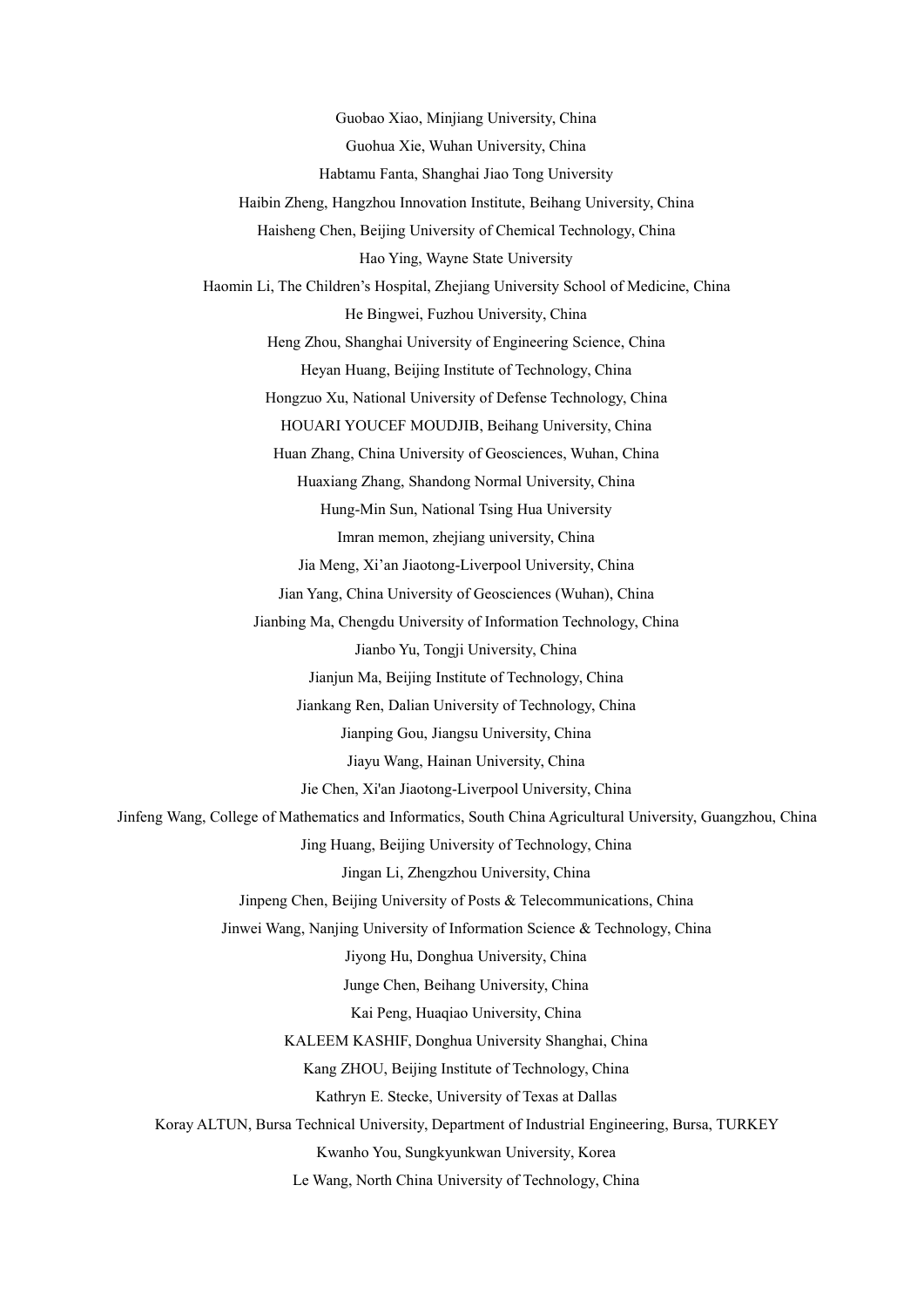Leng Lu, Nanchang Hangkong University,China

Lin Shi, Kunming University of Science and Technology, China

Lingjie Kong, Tsinghua University, China

Litao Guo, Xiamen University of Technology, China

Liying Sun, Northwest Agricultural and Forestry University,China

Longhui Qin, Southeast University, China

Longwen Wu, Harbin Institute of Technology, China

Maboud Farzaneh Kaloorazi, Xi'an Shiyou University,China

Mahmoud Ebrahimi, Shanghai Jiao Tong University, China

Mark Goh, National University of Singapore, Singapore

Md Kamruzzaman Sarker, University of Hartford, USA

Mehtab Afzal, The University of Lahore, Pakistan

Ming-Xing Luo, Southwest Jiaotong University, China

Minli You, Xi'an Jiaotong University,China

Mohamed A. Aboul-Dahab, Arab Academy for Science, Technology and Maritime Transport, Egypt

Mohamed Hammad, Information Technology Department, Faculty of Computers and Information, Menoufia

University, Egypt

Moli Huang, Suzhou University,China

Muhammad Imran, Bahria Business School, Bahria University Islamabad, Islamabad, Pakistan

Muhammad Irfan, Beijing Institute of Technology, China

Musab Hameed, COMSATS University Islamabad, Pakistan

Nadia Magnenat-Thalmann, University of Geneva

Naveed Ur Rehman Junejo, University of Lahore, School of Computer Engineering, Lahore, Punjab, Pakistan

Nikolay Metodiev Sirakov, Texas A&M University – Commerce, USA

Parashuram Bhantana, Huazhong Agricultural University, Wuhan China

Pavlo Maruschak, Ternopil Ivan Puluj National Technical University, Ukraine

Peng Jiang, Sichuan University, China

Peng Qiu, Nanjing Institute of Technology, China

Pengfei Song, Xi'an Jiaotong – Liverpool University, China

Peter Loh, Singapore Institute of Technology, Singapore

Ping Lang, School of Information and Electronics, Beijing Institute of Technology, China

Qasim Ali, Department of Software Engineering Mehran University of Engineering and Technology Jamshoro

Qi Wang, Northwestern Polytechnical University, China

Qi Zhang, Shandong University, China

Qing-Chang Lu, Chang'an University,China

Qingyu Zhang, Shenzhen University,China

Reem A. Almenweer, Damascus University, Syria

REEM ALMENWEER, Damascus University, Damascus, Syria

Rita Yi Man Li, Hong Kong Shue Yan University, Hong Kong, China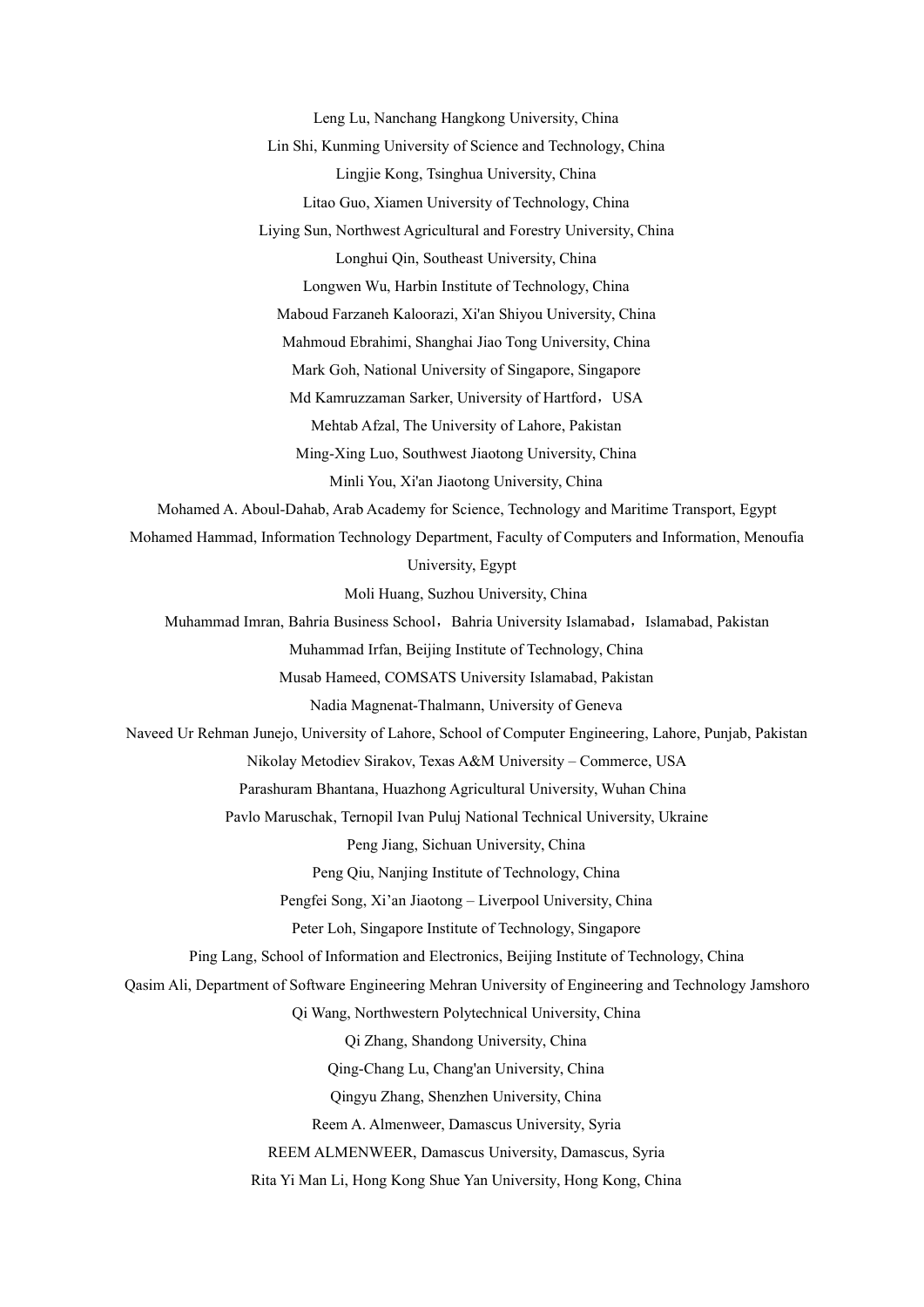Rong Li, Xi'an Jiaotong-Liverpool University, China S.M. Mahdi Mofidian, Department of Mechanical engineering Louisiana Tech University, USA Sadaf Bashir Khan, Shenzhen University Sanghyuk Lee, Xi'an Jiaotong-Liverpool University, China Shah Fahad, School of Economics and Management, Leshan Normal University Shah Fahad, University of Haripur, Pakistan Shahzad Ashraf, Hohai University, China Shanshan Lu, Hefei University of Technology, China Sheng Ge, Southeast University, China Shengan Zheng, Shanghai Jiao Tong University, China Shing-Tai Pan, National University of Kaohsiung, Taiwan, China Shuangming Yang, Tianjin University, China Sikandar Ali, China University of Petroleum, Beijing, China Sivakumar Manickam, Universiti Teknologi Brunei Sun Jie, Xi'an Jiaotong-Liverpool University (XJTLU), China Suresh Sethi, Naveen Jindal School of Management, The University of Texas at Dallas Tangbin Xia, Shanghai Jiao Tong University, China Tao Zhu, China University of Mining & Technology (Beijing), China Teng Zhou, Shantou University, China Tim Xu Tianma, Singapore Institute of Technology, Singapore Ting Wang, Nanjing Tech University, Nanjing, China Tingzhong Yang, Zhejiang University,China V. Thiyagarajan, Sri Sivasubramaniya Nadar College of Engineering, Chennai, Tamil Nadu, INDIA Wang Hongyao, China University of Mining and Technology(Beijing), China Wang Wendong, Northwestern Polytechnical University, China Wang Xin, Communication University of China Wei Chen, The University of Texas at Arlington, USA Wei Min Huang, Nanyang Technological University, Singapore Wei Zhang, Jilin University,China Weibo Liu, Shandong University, China Weige Huang, Zhongnan University of Economics and Law, China Weiming Cai, NingboTech University, China Weizhong Tian, Eastern New Mexico University, USA Wen-Cheng Lai, National Yunlin University of Science and Technology Wenli Zhang, Beijing University of Technology, China Wenwen Min, The Chinese University of Hong Kong, China Xi Jiang, The University of Tennessee, USA Xiangwei Zhao, School of Biological Science and Medical Engineering, Southeast University, China Xiao Lin, Fuzhou University, China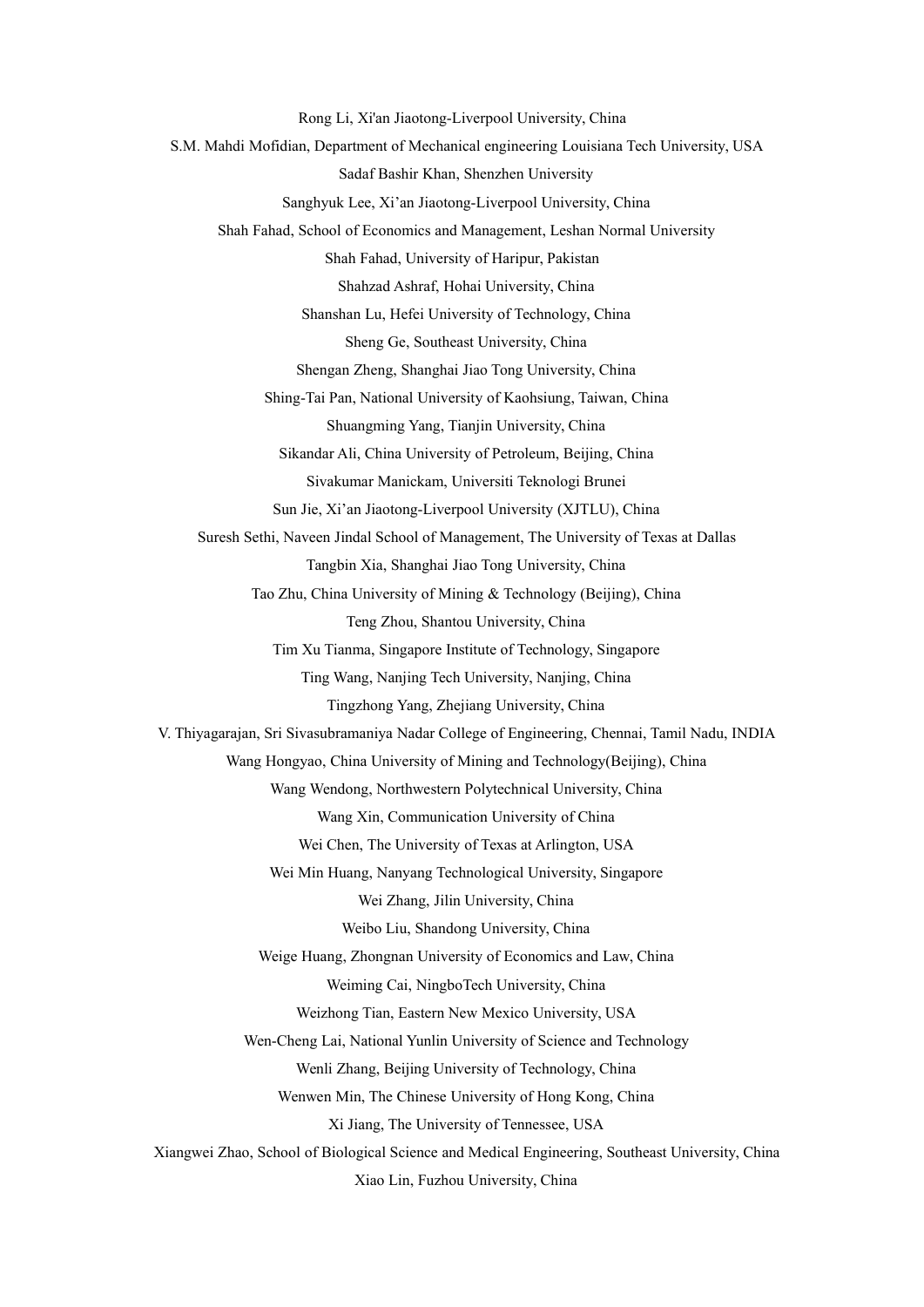Xiao Pan, Shijiazhuang Tiedao University,China Xiaodong Liu, Nanchang Univiersity, China Xiao-Feng Shi, Xidian University, China Xiaohui Wang, Nanjing Tech University, China Xiaoying Wang, South China University of Technology, China Xibao Li, Nanchang Hangkong University,China Xie Ming, Nanyang Technological University, Singapore Xien Liu, Tsinghua University, China Xingyu Wu, University of Science and Technology of China, China Xueliang Li, Nankai University, China Yan Li, China University of Mining & Technology-Beijing, China Yang Li, Shihezi University, China Yaolin Lin, University of Shanghai for Science and Technology, China Yi Liu, Wuhan University, China Ying Li, Nanjing University of Information Science and Technology, China Yochanan Shachmurove, The City College and the Graduate Center of the City University of New York Yong Yue, Xi'an Jiaotong-Liverpool University (XJTLU), China Yongbo li, Northwestern Polytechnical University, China Yongchang Chen, Beijing University of Technology, China Yuan Zhanpeng, Wuhan University School of Health Sciences, China Yuchen Jiang, Harbin Institute of Technology, China Yufeng Song, Shenzhen University, China Yunfeng Wang, Yunnan Normal University, China Ze Yan, China University of Geosciences, Wuhan, China Zhenhua Huang, South China Normal University, China Zhenlei Chen, Ningbo University, China, Zhenyi Xu, Hefei Comprehensive National Science Center (Anhui Artificial Intelligence Laboratory), China Zhong Li, Institute of desaster provention, China Zhonghao Wu, Shanghai Jiao Tong University, China Zhongyang Fei, Dalian University of Technology, China Zhou Kang, Wuhan Polytechnic University, China Zijian Shao, Shanghai Jiao Tong University,China Zubair Ahmed Memon, Institute of Information and Communication Technologies Mehran UET, PAKISTAN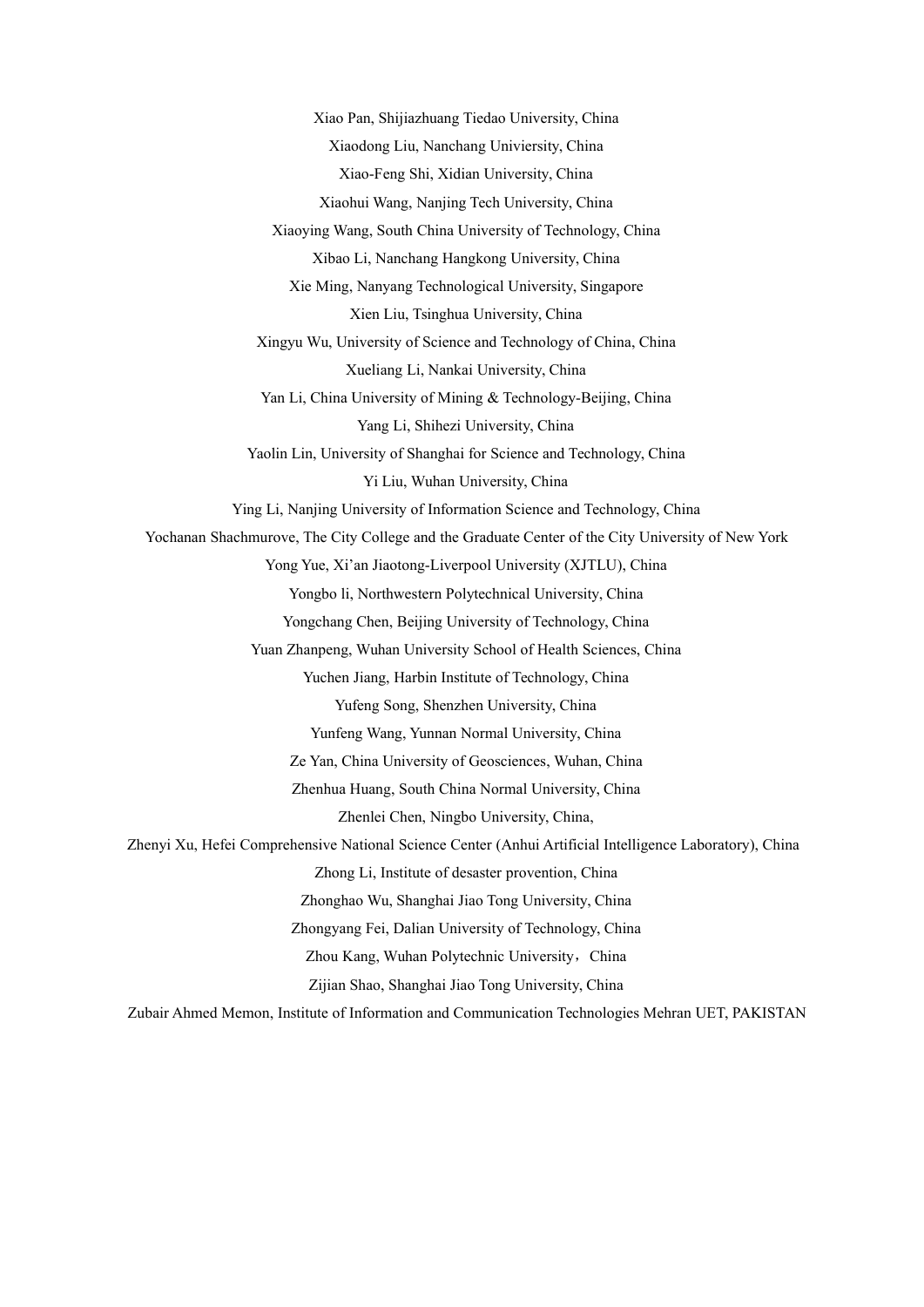### **Industry 4.0 and Circular Economy Practices: A New Era Business Strategies for Environmental Sustainability**

Prof. Syed Abdul Rehman Khan

Department of Supply Chain and Big Data, Business Research and Service Institute, USA



Abstract:

Amid rising environmental concerns, Industry 4.0 and Blockchain technology (BCT) are transforming circular economy (CE) practices and prevailing business models. Recognize the same; this study examines the role of blockchain technology in circular CE practices; and their impact on eco-environmental performance, which influences organizational performance. The study adopted PLS-SEM modeling for testing hypotheses, this study provides three key findings. First, BCT significantly improves the circular economy practices (circular procurement, circular design, recycling, and re-manufacturing). Second, CE practiceshelp improve firms' environmental performance and stimulate their financial performance. Third, higher eco-environmental performance significantly boosts organizational performance. This study set-out the foundations for participating countries/firms that simultaneously achieve financial and sustainable goals by integrating blockchain technology in circular economy practices.

#### Short Bio:

Dr Syed Abdul Rehman Khan is an expert of Supply Chain and Logistics Management. Dr Khan achieved his CSCP—Certified Supply Chain Professional certificate from the U.S.A. and completed his Postdoctoral Fellowship from Tsinghua University. Dr. Khan has more than twelve years' core experience of supply chain and logistics at industry and academic levels. He has attended several international conferences and also has been invited as a keynote speaker in different countries. He has published 120+ scientific research papers in different well-renowned international peer-reviewed journals (SSCI/SCI and ABS listed) and conferences, including couple of research paper indexed in Essential Science Indicators (ESI).Dr Khan is the authored of 10 books related to the sustainability in supply chain and business operations. He is a regular contributor to conferences and workshops around the world.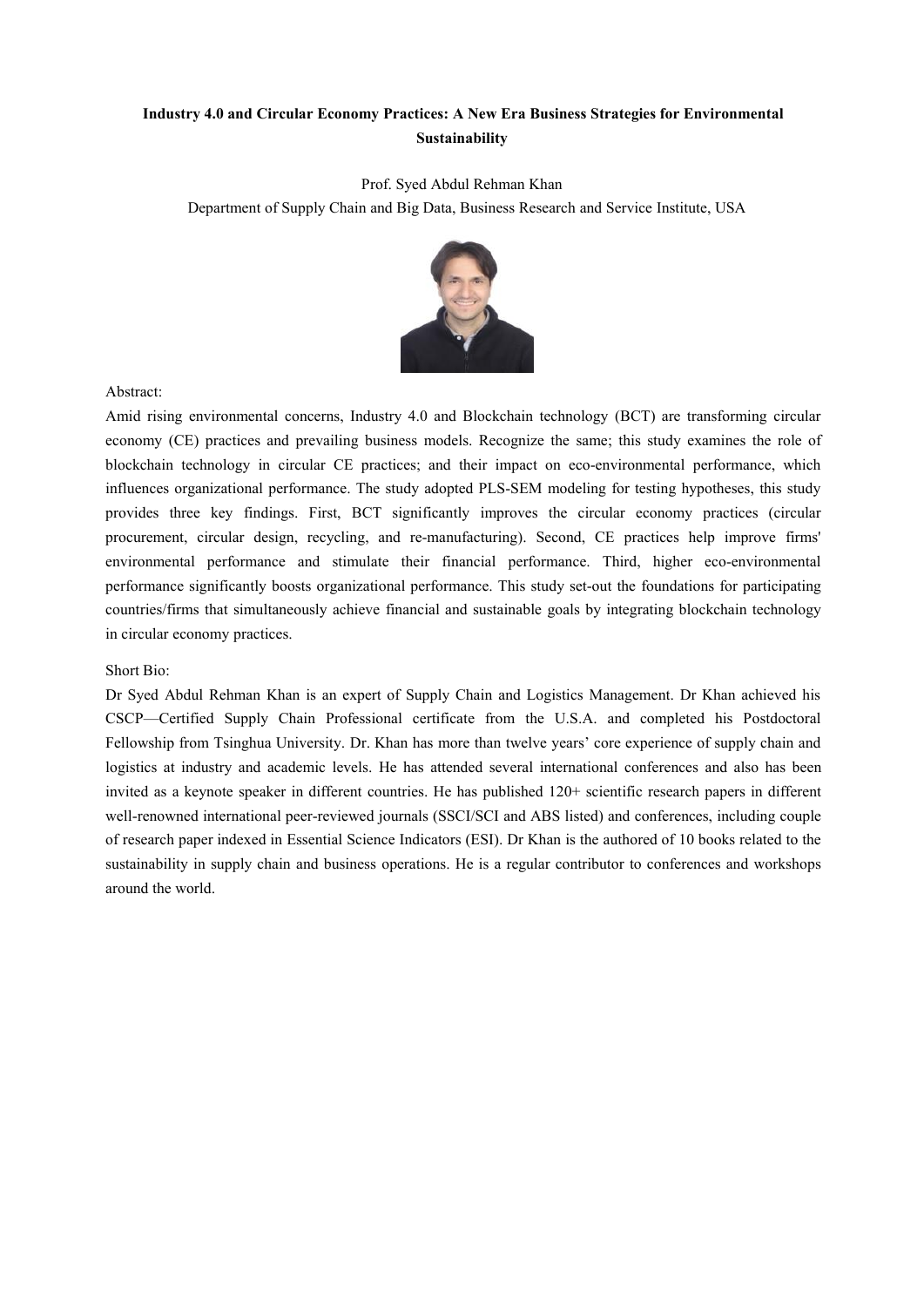#### **ICT in Technical and Vocational Education: Cross-validation of the TAG Model**

Associate Prof. A.Y.M. Atiquil Islam

Department of Education Information Technology, East China Normal University, China

 $\&$ 

Visiting Professor School of Education, Shanghai International Studies University, China



#### Abstract:

Information and communication technologies (ICTs) are becoming the sole means of technical and vocational education used to develop emerging teachers' and students' practical and professional skills. This presentation addresses the rapid introduction of educational technologies in China and the strong push to use new technologies in Chinese technical and vocational training. It also explores practitioners' varied responses to new educational technologies and their uneven adoption of new tools. As such, this presentation will exhibit how to apply Islam's (2016) Technology Adoption and Gratification (TAG) model to explore technical and vocational college teachers' adoption of and gratification in using ICTs for teaching and research. Moreover, it will explain how to cross-validate the TAG model to identify the moderating effect of male and female teachers in technical and vocational education. Finally, it will teach practitioners how to contribute to theoretical, methodical and practical understandings of the use of ICT in technical and vocational education.

#### Short Bio:

Dr A.Y.M. Atiquil Islam is an Associate Professor at the Department of Education Information Technology of the East China Normal University. He is also a Visiting Professor at the School of Education of the Shanghai International Studies University. He obtained a multidimensional PhD degree bycombining two faculties, namely, Education and Computer Science & Information Technology at the Institute of Graduate Studies, University of Malaya. In his field of specialization, he developed and validated three models, namely, Technology Adoption and Gratification (TAG) Model, Technology Satisfaction Model (TSM) and Online Database Adoption and Satisfaction (ODAS) Model. He has had almost 17 years of experience in academia, industry and business. He has published nearly 60 papers in first-class international journals and conferences. He has also delivered keynote addresses, invited speeches, and guest lectures many times in the past four years. He isthe Editor in Chief of Journal of Innovative Technology in Education, Associate Editor of the International Journal of Smart Technology and Learning, and Article Editor of SAGE Open (SSCI). His research interests are in the arena of Assessment of Educational Technologies, ICT in Higher Education, Quantitative Modeling, Technical and Vocational Education and Training, Information Science and Artificial Intelligence.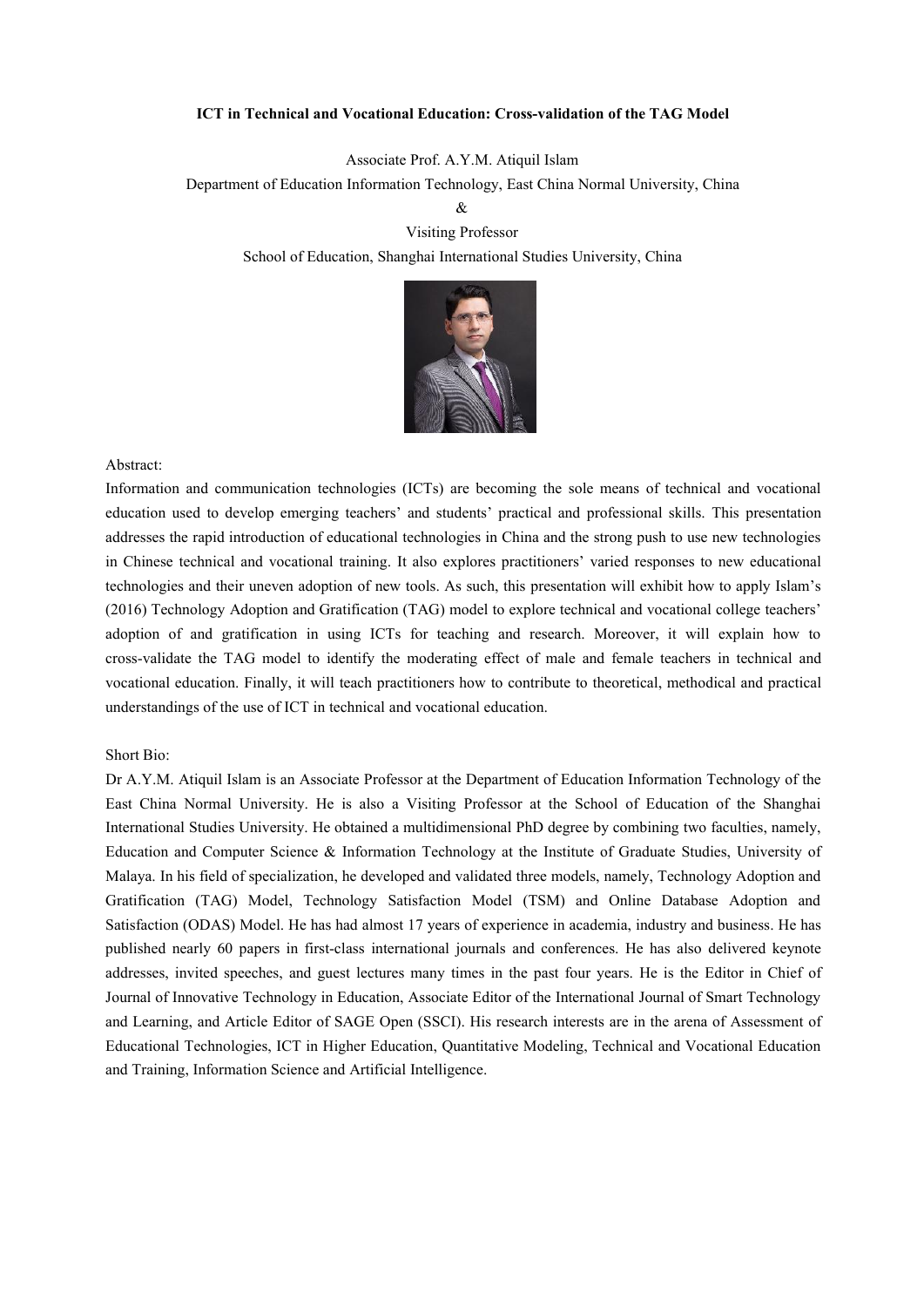### **A DNA Nanodevice Simultaneously Activating the EGFR and Integrin for Enhancing Cytoskeletal Activity and Cancer Cell Treatment**

Dr. Baig, Mirza Muhammad Faran Ashraf

Biomedical engineering and bio-functional materials, The University of Hong Kong



Abstract:

Cell-surface receptors (e.g., EGFR and integ-rin) and their interactions play determining roles in signal transduction and cytoskeletal activation, which affect cell attachment/detachment, invasion, motility, metastasis (intra-cellular), and cell−cell signaling. For instance, the interactions between the EGFR and integrin (α6β4) may cause increased mechanical force and shear stress via enhanced cytoskeleton activation. Here, we design a DNA nanodevice (DNA-ND) that can simultaneously target the EGFR and integrin receptors on the caveolae. The piconewton (pN) forces in response to the EGFR−integrin coactivation can be sensed upon the unfolding of the DNA hairpin structure on the side arm of the device via changes of the fluorescence and plasmonic signals. We find that simultaneous activation of EGFR−integrin receptors causes enhanced signal transduction, contractions of the cells, and initiation of the biochemical pathways, thus resulting in a change of the cell division and endocytosis/exocytosis processes that affect the cell proliferation/apoptosis. The DNA-ND further enables us to visualize the cointernalization and degradation of the receptors by lysosomes,providing a novel approach toward bioimaging and mechano-pharmacology.

#### Keywords:

Cell surface receptors, EGFR and integrin, caveolae, cytoskeleton, pN forces, DNA nanodevice (DNA-ND)

#### Short Bio:

Dr. Baig, MMFA is a registered pharmacist, and currently a post-doctoral fellow (PDF) at the Faculty of Dentistry, The University of Hong Kong, under the supervision of Professor Dr. Chengfei Zhang. He received his Doctor of Pharmacy (PharmD), and MPhil (Pharmaceutical Chemistry) degrees from the Faculty of Pharmacy, Bahauddin Zakariya University (BZU), Pakistan, and a Ph.D. degree from the School of Chemistry and Chemical Engineering, Nanjing University (NJU), China under the supervision of Prof. Dr. Xing-Hua Xia. During his PharmD research, he worked on a clinical trial in the Cardiology Ward of Nishtar Hospital, Multan, Pakistan (2009-2011). Later, he worked as a "Research Assistant" on a breast cancer project in the Department of Molecular Biology & Biotechnology, BZU, Pakistan (2011-2012). His task was to analyze genetic polymorphism in the DNA extracted from the WBCs of the freshly collected blood samples. Then, he joined "Novartis Pharma, Pakistan" as a "Medical Information Officer" in the cardiovascular group (2012-2015) and won the "National Performance Award" in 2015. After that, he switched to academia in 2015 and worked as a "Lecturer of Pharmacology and Biochemistry" in Multan Medical & Dental College, University of Health Sciences, Lahore, Pakistan. He also taught Pharmacology and Physiology as a visiting lecturer atChina Pharmaceutical University, and Nanjing Medical University in summer 2019. His MPhil research was focused on DNA Nanotechnology, Polymers, Material Chemistry, Drug Delivery, Biomedical Engineering, and Molecular Pharmaceutics. During his PhD, he won an excellent PhD student award in 2019 and worked on MechanoPharmacology, Advanced DNA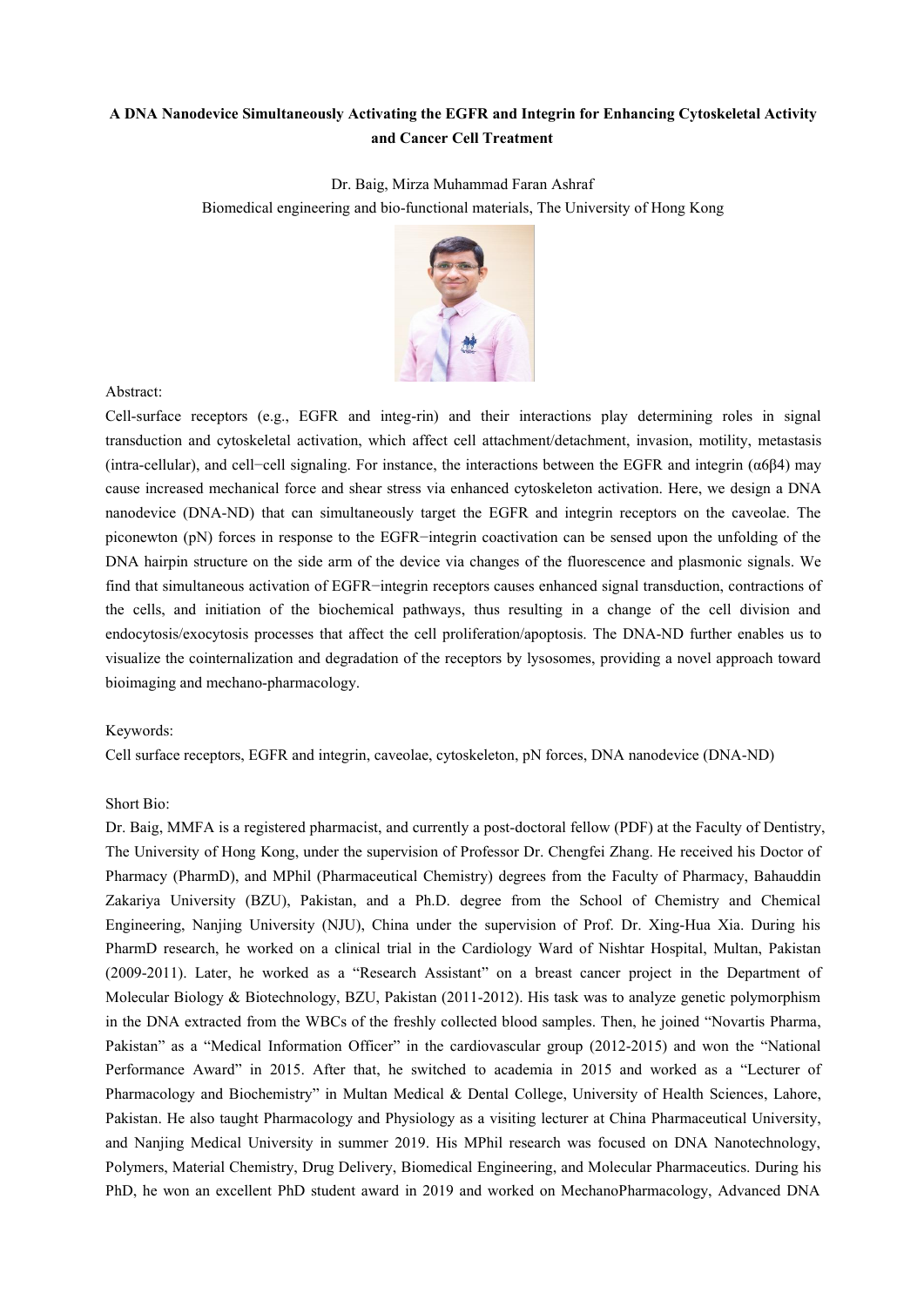NanoTherapeutics, Developmental Biology, Neuroscience, Biophysics, Bio-sensing, Bio-imaging, and Diagnostics. Currently, his research focus is designing DNA-based novel functional & bio-active nanomaterials to apply in Restorative Dentistry, Oral Microbiology & Oncology, Regenerative Therapeutics, and Stem Cells Research. He has published 50 peer-reviewed articles, and 3 book chapters including 19 publications as a first author in prestigious biomedical and nanotechnology journals such as Nano Letters (ACS, USA), indexed in Harvard University Library Press, USA. He has an H-index of 12, and a total of 425 citations (google scholar) with a cumulative impact factor of 173.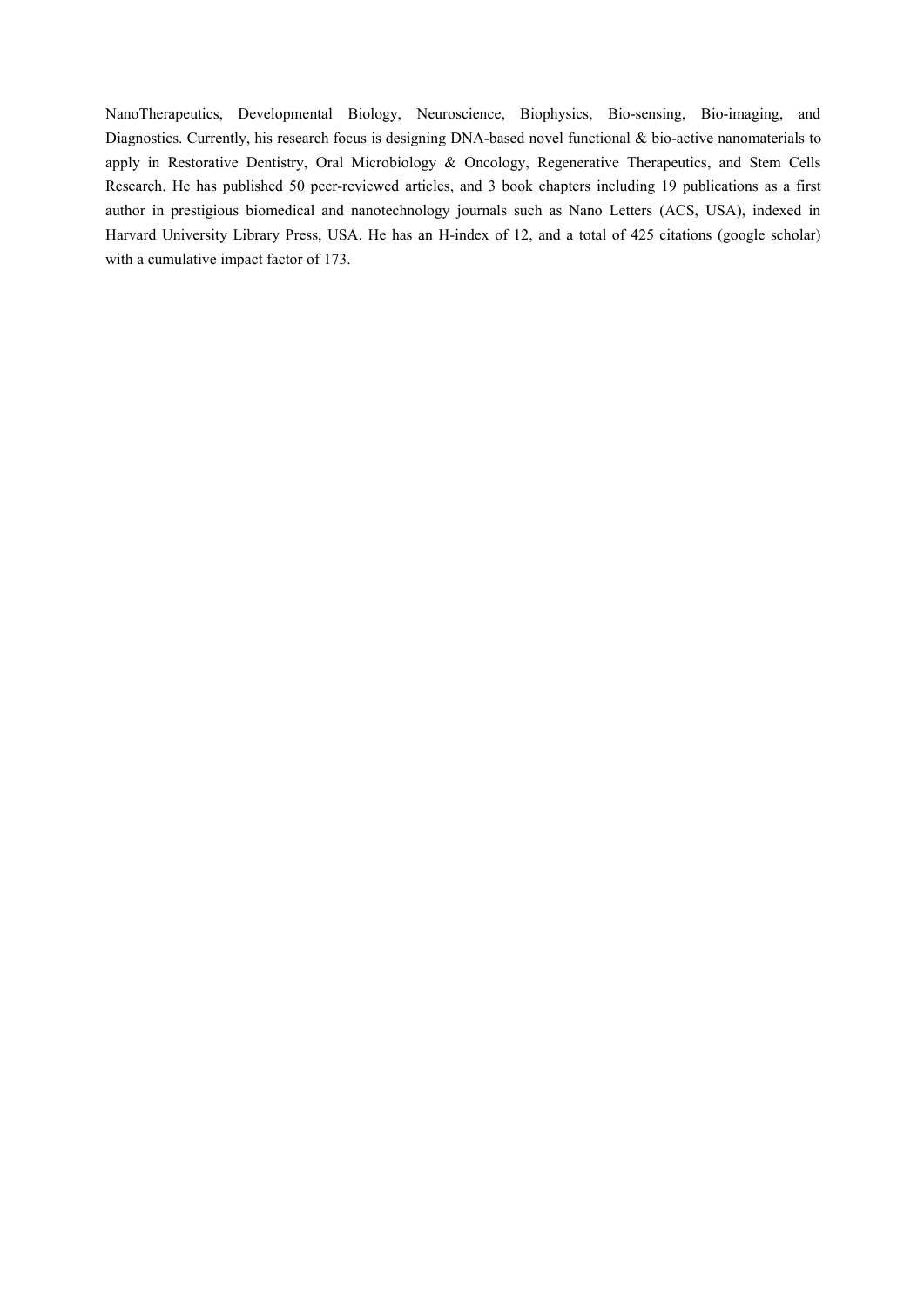# **Conference Schedule**

| Date             | Time            | <b>Standard Room</b>                             |
|------------------|-----------------|--------------------------------------------------|
| 2021-12-24       | $09:00-18:00$   | Registration                                     |
| 2021-12-25       | 09:00-09:10     | <b>Opening Remarks</b>                           |
|                  | $09:10-09:50$   | Keynote by Prof. Syed Abdul Rehman Khan          |
|                  | 09:50-10:00     | Halftime                                         |
|                  | $10:00-10:40$   | Keynote by Associate Prof. A.Y.M. Atiquil Islam  |
|                  | $10:40-10:50$   | Halftime                                         |
|                  | $10:50-11:30$   | Keynote by Dr. Baig, Mirza Muhammad Faran Ashraf |
|                  | $11:30-14:00$   | Noon Break                                       |
|                  | $14:00-16:40$   | Oral Session A                                   |
|                  | $09:00 - 11:40$ | Oral Session B                                   |
| $2021 - 12 - 26$ | $11:40-14:00$   | Noon Break                                       |
|                  | $14:00-16:40$   | Oral Session C                                   |

#### **Instructions for Presentations**

#### **Oral Presentation**

#### **Devices Provided by the Conference:**

Laptops (with MS-Office & Adobe Reader)

Projectors & Screen

#### **Materials Provided by the Presenters:**

PowerPoint or PDF files

Duration of each Presentation (Tentatively): 15 minutes

Regular Oral Session: about 15 Minutes of Presentation

Keynote Speech: 40 Minutes of Presentation

#### **Poster Session**

Poster Session at Standard Room. The time at December 26, 2021

#### **Devices Provided by the Conference:**

Space and nails

#### **Materials Provided by the Presenters:**

 $90cm(h) \times 60cm(b)$  poster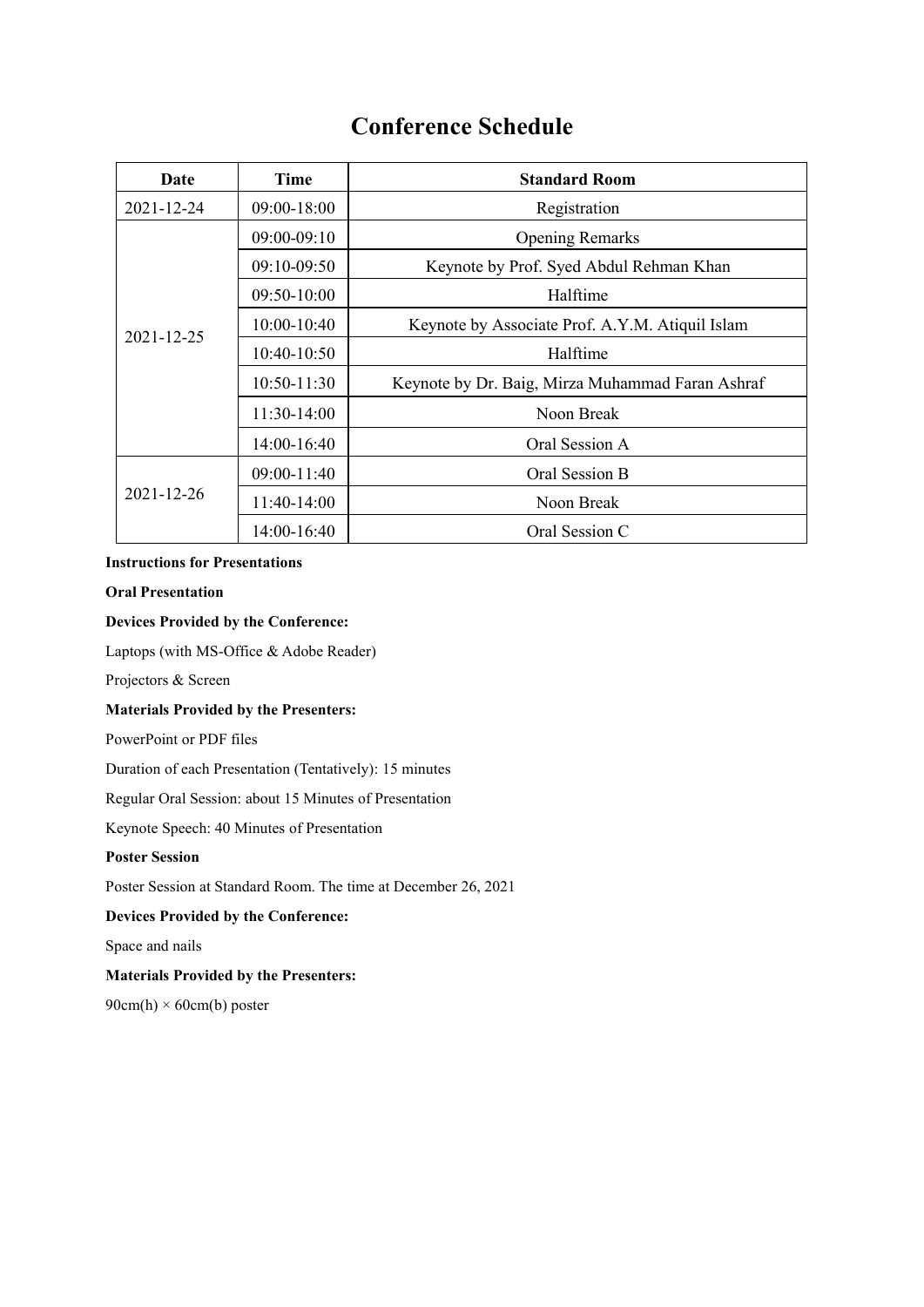**December 24, 2021 Registration 09:00-18:00**

**December 25, 2021 09:00-09:10 Opening Remarks** Prof. Wei Huang, Nanchang University, China

#### **09:10-09:50 Keynote 1**

Title: Industry 4.0 and Circular Economy Practices: A New Era Business Strategies for Environmental Sustainability Prof. Syed Abdul Rehman Khan

#### **09:50-10:00 Halftime**

#### **10:00-10:40 Keynote 2**

Title: ICT in Technical and Vocational Education: Cross-validation of the TAG Model Associate Prof. A.Y.M. Atiquil Islam

#### **10:40-10:50 Halftime**

#### **10:50-11:30 Keynote 3**

Title: A DNA Nanodevice Simultaneously Activating the EGFR and Integrin for Enhancing Cytoskeletal Activity and Cancer Cell Treatment Dr. Baig, Mirza Muhammad Faran Ashraf

#### **11:30-14:00 Noon Break**

#### **14:00-16:40 Oral Session A**

| 1028 | Smooth Multiobjective Portfolio Optimization Model and<br>Its Solving Method                                               | Chun-an Liu, Tao Jiang                                                                                    |
|------|----------------------------------------------------------------------------------------------------------------------------|-----------------------------------------------------------------------------------------------------------|
| 1036 | A wearable near infrared and tonometry-based headband<br>for cerebrovascular autoregulation monitor                        | Guijun Chen, Quan Zhang                                                                                   |
| 1033 | The Expression of serum Hepcidin and EPO in tumor<br>patients with radiotherapy associated anemia                          | SHAN Tian-tian*, ZUO Er-dong*, DAI Wei, LU<br>Ye, PAN Xiang-tao                                           |
| 1040 | Control of Aspergillus flavus with citronellol and its<br>potential application as a food preservative                     | Lijun Linga, b,c, Kunling Jiang a, b,c, Wenting<br>Chenga, b c, Mingmei Panga, b, c, Hong Luoa, b, c      |
| 1045 | Predictive Nomogram for Depressive Symptoms in<br>Postgraduate Medical Students: A Case-Control Study                      | Ze-wen Huang1, Le-jun Zhang2, Jun-yu Wang3,<br>Lu Xu4, Ting-ting Wang5, Ming Guo1, Xi Xu1,<br>He-li Lu1,* |
| 1056 | A Short-Term Wind Power Prediction Forecasting<br>using Variational Modes Decomposition Based on<br>Long-Short Term Memory | Shuning Sun, Jingyao Zhang                                                                                |
| 1061 | Analysis and prediction of COVID-19 based on the SIR-B<br>model                                                            | Yijun Shen, Xin Guo                                                                                       |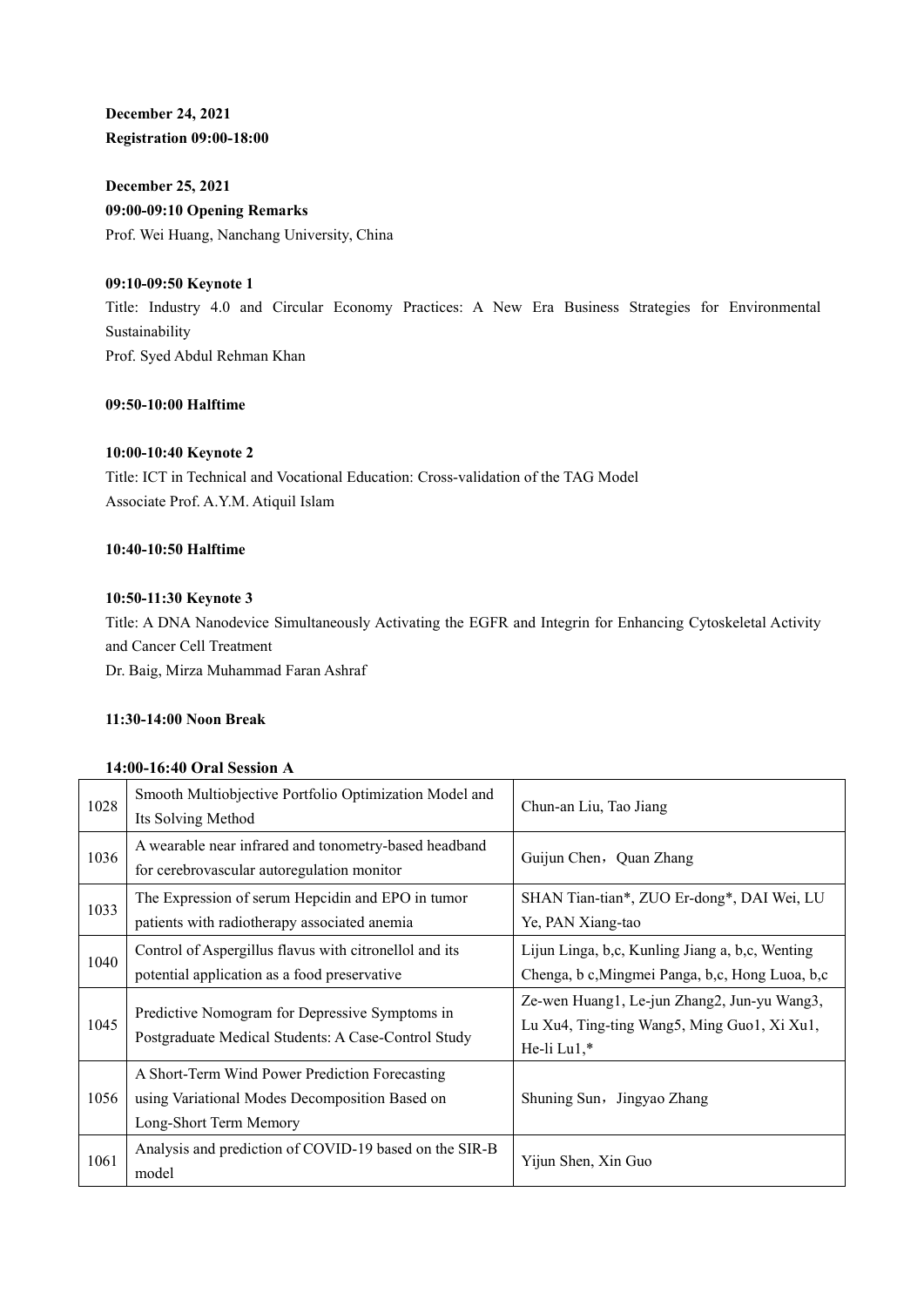| 1064 | A New Imaging Method of MIMO-GPR to Improve Target | Jianjun Xi, Ling Huang                  |  |
|------|----------------------------------------------------|-----------------------------------------|--|
|      | Detection Accuracy                                 |                                         |  |
| 1076 | The Efficiency Comparison of Two Risk Prediction   | YUAN Xiaoqi, Xu Qiongfan, Ming Lan, GAO |  |
|      | Models of Cholecystitis in Middle-aged and Elderly | Wei, Cai Lei4*                          |  |
|      | Groups in Shanghai                                 |                                         |  |
| 1077 | Deep Learning's Application on Radiology and       |                                         |  |
|      | Pathological Image of Lung Cancer: A Review        | Han Wang, Lumin Xing*                   |  |

### **December 26, 2021 09:00-11:40 Oral Session B**

| 1080 | A Novel Face-based Approach for the Early Diagnosis of<br>Parkinson's Disease                         | Changjiang HU, Peng ZHANG, Wei HUANG                                                                                                   |
|------|-------------------------------------------------------------------------------------------------------|----------------------------------------------------------------------------------------------------------------------------------------|
| 1082 | The Influence of Energy Distribution on Organic<br>Magnetoconductance                                 | Fujiang Yang*, Xinting Zhang, Baoying Yan, Lei<br>Liu, Lijuan Tang, Feifei Wang, Juan Lin,<br>Ningning Hu, Xiaofen Qiu and Liyuan Song |
| 1081 | Design of quantum filter for hybrid quantum-classical<br>convolutional neural networks                | Yunqian WANG, Chao CHEN, Wei HUANG                                                                                                     |
| 1087 | The Application of Blockchain to Electronic Health Record<br><b>Systems: A Review</b>                 | Han Wang, Ruoyu Zhou*                                                                                                                  |
| 1088 | Comparison of aging effect between cardiac complexity<br>and baroreceptor sensitivity                 | Yi-Horng Lai, Yi Yuan, Yu-xian Liang, Jia-han<br>Yu1,2                                                                                 |
| 1090 | Which investment and financing mode is more sustainable<br>in China: financing platform or ppp mode   | Xie fusheng, Yang Xiaozhong                                                                                                            |
| 1091 | Design and 3D printing of liver surgical guide template<br>based on Mimics liver model reconstruction | Xueying Yao, Guanglin Shi, Jiajian Chen,<br>Boshi Shang, Wenxuan Liu, Xuezhao Zhou                                                     |
| 1092 | Yak Object Detection Based on Data Augmentation of<br><b>Style Transfer Method</b>                    | Peng Gu, Zhicheng Dong, Ying Xiao, Hao Xiang                                                                                           |
| 1093 | An unambiguity Method for PD Radar using<br>OFDM-LFM Signal                                           | Jihong Yan, Haiyang Dong, Huan Zhang, Li<br>Yang1, Weihan Ni, Jianshu Zhai, Cong Li                                                    |
| 1094 | Research on Intelligent Diagnosis Method of Depression<br>Based on Audio Signal                       | Yinan Xin, Li Zhang, Pengfei Wu, Xinyang Liu,<br>Zhikuan Liu                                                                           |

### **11:40-14:00 Noon Break**

### **14:00-16:40 Oral Session C**

| 1099 | An adaptive error correction method for array receiver                                           | Jihong Yan, Cong Li, Jianshu Zhai, Li Yang,<br>Weihan Ni, Haiyang Dong, Huan Zhang |
|------|--------------------------------------------------------------------------------------------------|------------------------------------------------------------------------------------|
| 1100 | Design of Radiotherapy Applicator for Cervical Cancer                                            | Jiajian Chen, Guanglin Shi, Xueying Yao, Boshi                                     |
|      | Based on 3D Printing                                                                             | Shang, Wenxuan Liu, Xuezhao Zhou                                                   |
| 1101 | A Cross Entropy-Based Approach for Controller Placement<br>Problem in Software Defined Network   | Jue Chen, Hanmin Yin, Changwei Xiao, Dun He                                        |
| 1102 | GOKA: A Network Patition and Cluster Fusion Algorithm<br>for Controller Placement Problem in SDN | Changwei Xiao, Jue Chen                                                            |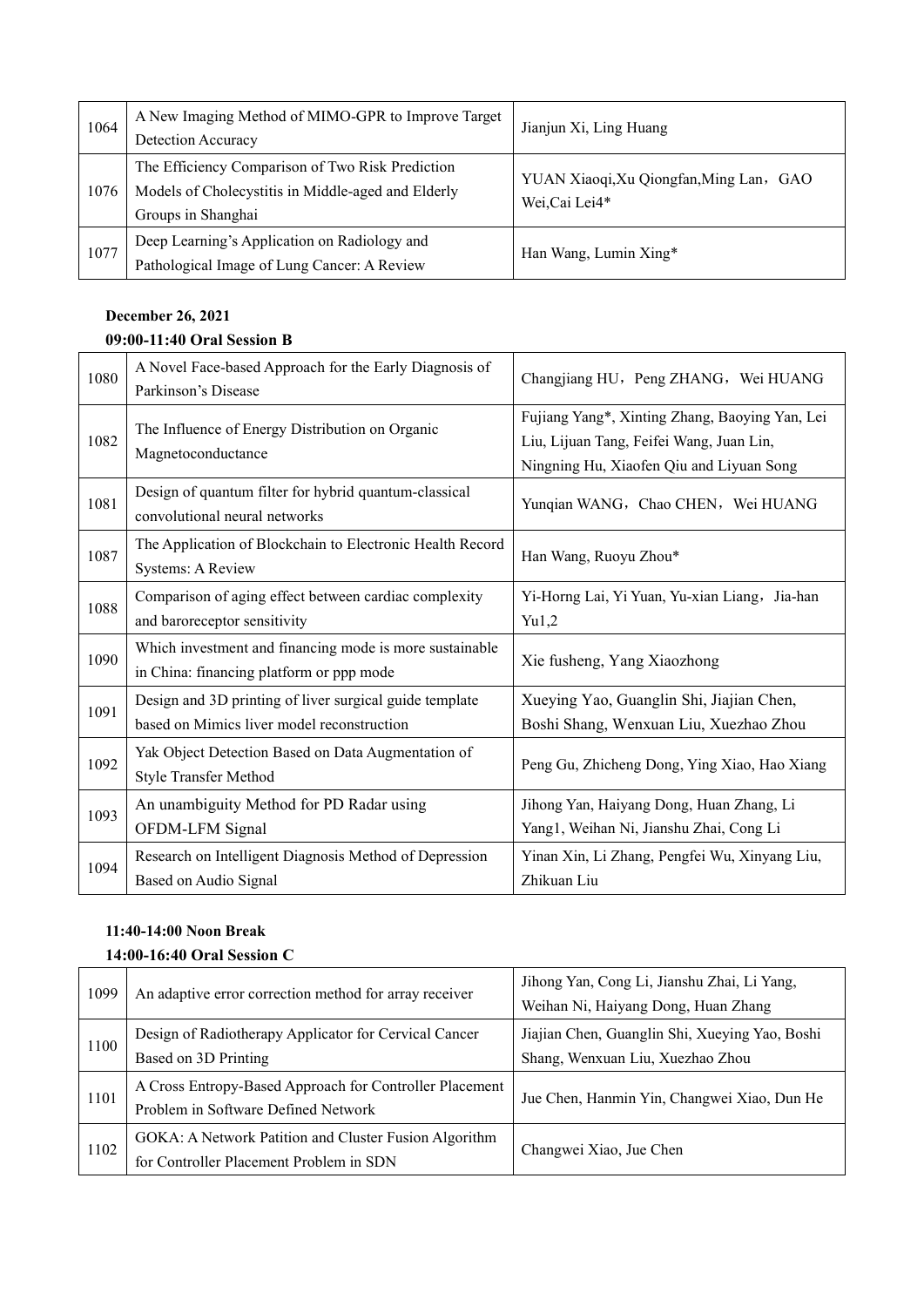| 1123 | Differential expression of mating-type genes in Hirsutella<br>sinensis and natural Cordyceps sinensis                  | Xiu-Zhang Li, Yu-Ling Li, Jia-Shi Zhu                                   |
|------|------------------------------------------------------------------------------------------------------------------------|-------------------------------------------------------------------------|
| 1131 | Learning Channel Attention in Frequency Domain for<br>Visual Tracking                                                  | Jun Wang, Peiyun Zhang, Chenchen Meng, Limin<br>Zhang, Yuanyun Wang*    |
| 1133 | Depthwise Over-parameterized Siamese Network for<br>Visual Tracking                                                    | Yuanyun Wang, Wenshuang Zhang, Limin<br>Zhang, Changwang Lai, Jun Wang* |
| 1137 | Empirical study on electromagnetic response<br>characteristics calculation of IP anomalies in 3D geological<br>bodies  | Jianjun Xi                                                              |
| 1163 | Communication Strategy of Trendy Brands under the<br>Background of New Media                                           | Zhaoyuan song1 and Shui Jin*2                                           |
| 1180 | Research on the Evaluation Index System of Randomness<br>of Individual Opinion Evolution in Knowledge<br>Collaboration | Fang Yue, Zongbo Mu, Jijun Xiao, Han Zhang                              |

# **Poster Session**

| A guided test case generation algorithm based on the method<br>of collision domain detection                                                        | Fengyu Yang, Yongjian Fan*, Zheng Fang                                 |
|-----------------------------------------------------------------------------------------------------------------------------------------------------|------------------------------------------------------------------------|
| A mixing model for monitoring trace oil at sea                                                                                                      | Huimin Lu, Yundong Han, Weili Liu                                      |
| A Preliminary Study of GIS Technology in Rural Landscape,<br>with Yanqing as an Example                                                             | Lin Liu, Kai Huang, Zhongxing Sun                                      |
| A Spatio-temporal Big Data Decision Support System of Real<br>Estate                                                                                | Fei Xiao, Wenhua Guo, Wenchao Liu, Jianying<br>Zeng                    |
| A Text Classification Method Based on Graph Attention<br><b>Networks</b>                                                                            | Yong Liu, Xiangnan Gou                                                 |
| Analysis of Physicochemical Characteristics and Evaluation of<br>Heavy Metals in The East Juyan Lake Basin Sediments                                | Kunpeng li, Chen Chen, Huawei Shi, Xiuji Guo,<br>Xiaofei Yan           |
| Application of SVD EMD SG Combination Algorithm in<br>TDLAS Rice Seed Respiration Detection                                                         | Yuan Jun, Jia Liangquan*, Gao Lu, Qi<br>Hengnian, Huang Xu             |
| Application of Wireless Mesh Network Based on Zigbee in<br>Mine Safety Monitoring System                                                            | Yunxiao Qiang, Zimin Fan                                               |
| Assessment of breast cancer mesenchymal tumor infiltrating<br>lymphocytes based on regional segmentation and nuclear<br>segmentation classification | Zhenrong Lin, Zhiyong Xiong, Chengyan Wei,<br>Weili Wang, Zhiming Peng |
| Changes of tongue color parameters with different syndromes<br>in diabetic patients with deafness                                                   | Li Ruiyu*#, Li Yue#, Li Xing, Li Meng, Guo<br>Weiya,<br>Hou Jinjie     |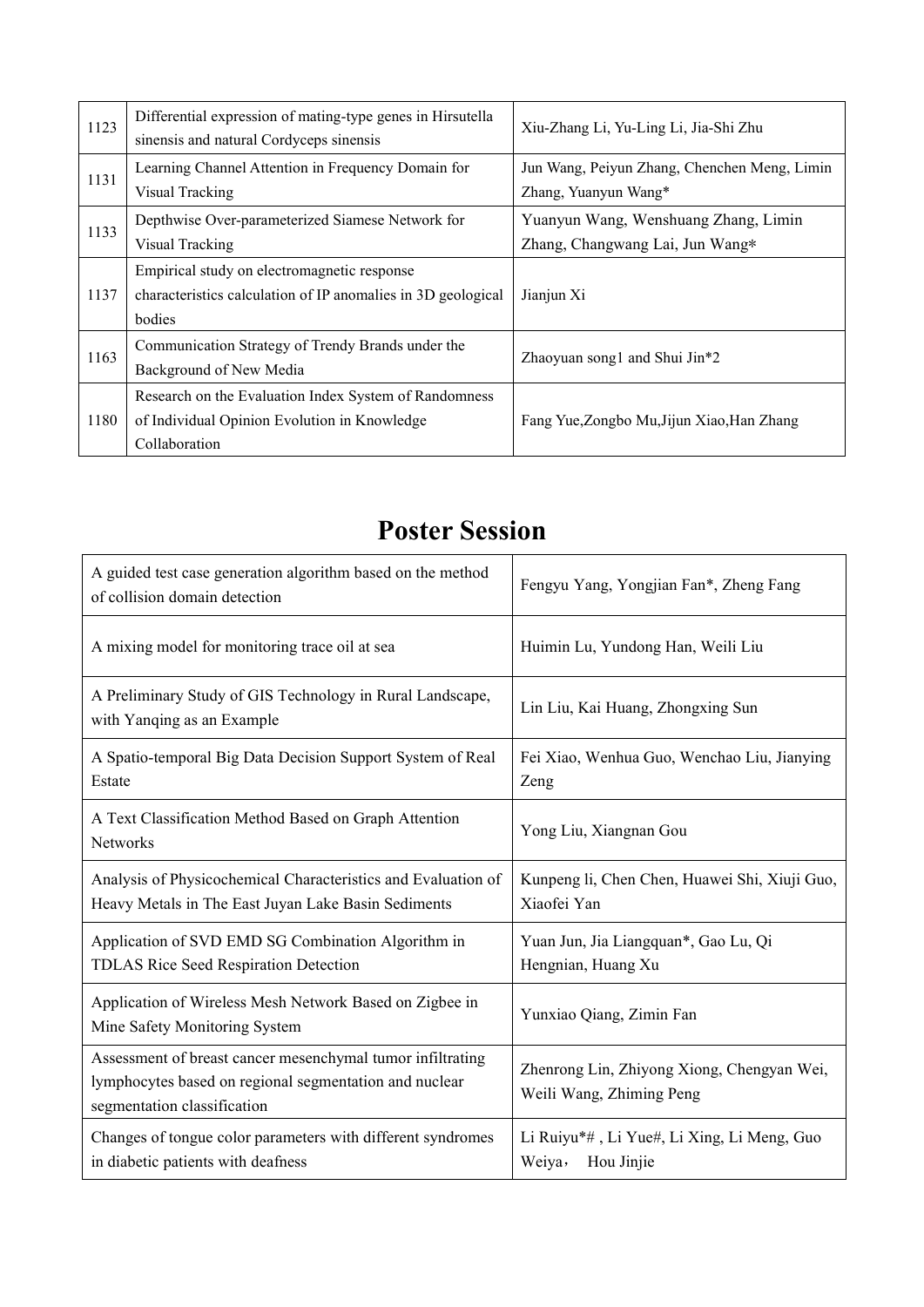| Copper loaded ureteral stent reduces encrustation                                                                                     | Jianzhong Li1, Jing Zhao                                                                                |
|---------------------------------------------------------------------------------------------------------------------------------------|---------------------------------------------------------------------------------------------------------|
| Design of Laboratory Safety Window Based on Single-chip<br>Microcomputer                                                              | Meng Chao                                                                                               |
| Design of Temperature and Humidity Control System for<br>Medicine Cabinet in Biological Laboratory Based on<br><b>Embedded System</b> | Meng Chao                                                                                               |
| Detection method and kit development of Brucella based on<br>isotemperature amplification technology                                  | Bin Wu*, Pingping Yan, Qiong Zhang, Lin<br>Zhang, Qingjie Ying                                          |
| DNDT: Infrared and Visible Image Fusion Via DenseNet and<br>Dual-Transformer                                                          | Haibo Zhao, Rencan Nie*                                                                                 |
| Dynamic response of a class of fractional-order biomedical<br>model under fractional delay feedback                                   | Zhoujin Cui, Zisen Mao, Xiaorong Zhang                                                                  |
| Effect of "Ying Wei Fang plus or minus" on patients with type<br>2 diabetes complicated with depression                               | Li Ruiyu*#, Li Yue#, Li Xing, Li Meng, Guo<br>Weiya, Hou Jinjie                                         |
| Empirical Research on Digital Resource Assessment of<br>University Library                                                            | Shi Ruoyao                                                                                              |
| Grifola Frondosa Polysaccharides affects gut microbiota and<br>lipid profiles depended on the molecular weight in mice                | Xiuyu Ji1, 2, Xinli Liu1, 2, Deqiang Zhu1, 2,<br>Zhenshang Xu1, 2, Yaqi Chu1, 2, Song Zhang1,<br>$2, *$ |
| Hierarchical Graph Sparse Attention Network for Online<br><b>Action Tracking</b>                                                      | Gaofeng Li, Songlin Wang                                                                                |
| Identification of hub miRNAs and LncRNAs of uveal<br>melanoma with weighted gene correlation network analysis                         | Xi Yang, Xu Shao, Huifang Ye, Ying Cui,<br>Rongrong Le                                                  |
| Image Super-Resolution Reconstruction Based on Multi-scale<br>Residual Learning                                                       | Shuying Huang, Jichao Wang, Yong Yang *                                                                 |
| Investigation of Time-delay Nonlinear Dynamic System in<br>Batch Fermentation with Differential Evolution Algorithm                   | Zhang Pai, Yang Qi*                                                                                     |
| Key frame extraction for falling detection                                                                                            | Jingjin Du*, Yale Zhao*, Shanna Zhuang* †,<br>Zhengyou Wang* †                                          |
| Lane Departure Warning Model Based on Slope                                                                                           | Xueting Zheng*, Zhengyou Wang* †, Yanan<br>Zhang*, Shanna Zhuang* †                                     |
| Motion Planning and Compliance Control Method for Direct<br>Drive Vacuum Manipulator                                                  | Zhang Zefeng, XU Fang                                                                                   |
| Multi-scale Profile-HMM action recognition based on double<br>matching states                                                         | Xinyue Gao*, ZhengyouWang*†,<br>ChangmingWang*, ShannaZhuang*†                                          |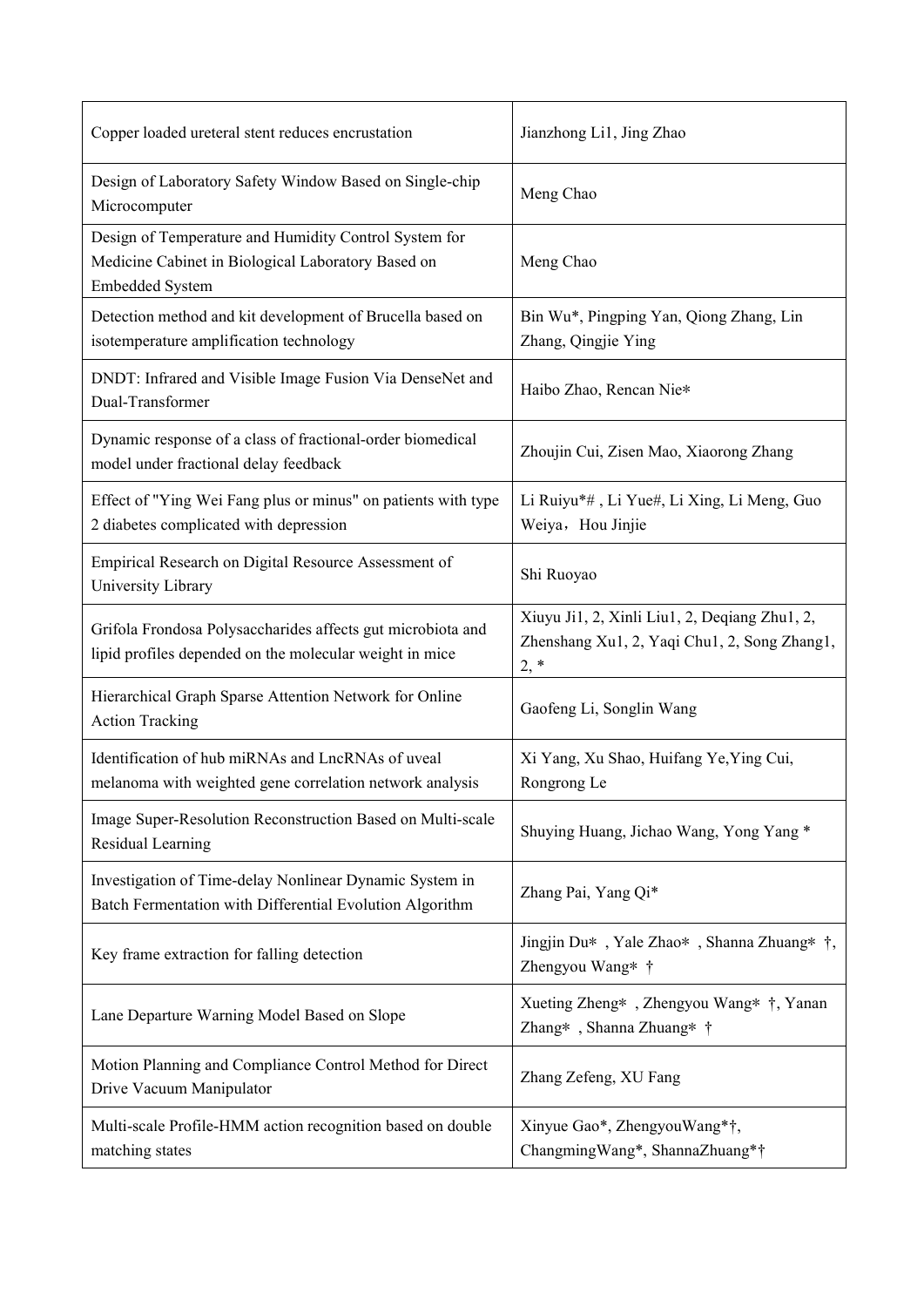| On the Empirical Distribution of Coverage Regions in Strauss<br>Cellular Networks                                            | Chunlin Chen, Yan Han                                                        |  |
|------------------------------------------------------------------------------------------------------------------------------|------------------------------------------------------------------------------|--|
| Optimization algorithm of raw material ratio of zircon brick<br>based on SVM and APSO                                        | Yufeng Liang, Wenxue Wei, Jiajia Jiang,<br>Yuanyuan Qu                       |  |
| Over-expression of SSU1 gene improves the sulfur resistance<br>of Saccharomyces uvarum                                       | ZHANG Zhiming, LIU Xiaozhen, ZHANG<br>Hanyao, YIN Tuo, GAO Yuhong            |  |
| Pedestrian Attribute Recognition Based On Deep Learning: A<br>Survey                                                         | Xi Chen*, Shanna Zhuang*, † Xueting<br>Zheng*, Zhengyou Wang                 |  |
| Project Teaching Platform for BOPPPS Model in Engineering<br><b>Education based on Spring Framework</b>                      | Rongjun Chen, Haomin Huang, Xindi Zhang,<br>Yani Zheng, Lin Wang, Huailin Cu |  |
| Rail Identification Using Camera and Millimeter-Wave Radar<br>Data                                                           | Fei Shouyong, Zhang Jimin, Xu Lichao, Zong<br>Zhenhai, Luo Jinnan            |  |
| Rapid and auxiliary decision system of earthquake emergency<br>based on QGIS                                                 | Yang Bin, Yang Li                                                            |  |
| Research on CPSPWM Reconfigurable Control of Cascaded<br><b>Multilevel Converter</b>                                         | Fei LV, Wang MIAN, Songtao ZHANG                                             |  |
| Research on Light Field Correction Based on LinkNet in<br>HER2 Pathological Image                                            | Zhenrong Lin, Lijun Song, Luyang Wang, Weili<br>Wang, Cong Ji                |  |
| Research on predicting velocity-time integral of shunt flow<br>using time-frequency features of heart sound with correlation | Mengying Zhou, Huilong Duan, Qiang Shu,<br>Jingjing Ye, Haomin Li*           |  |
| Researches on Information-based Ship Equipment Supporting                                                                    | F.G.Shen, W.Lin*, G.X.Hu                                                     |  |
| Safety evaluation of naval ship wire rope based on damage<br>detection technology and strength loss                          | W.Lin, H.Li, G.X. Hu, F.G. Shen                                              |  |
| Scene Classification of Remote Sensing Images Based on<br>Deep Network Transferability and Image Complexity                  | YANG Zhou, HE Yu-jie, HAN Si-Ming                                            |  |
| Speed and angle based trajectory simplification algorithm                                                                    | Zhong Yuanzhi                                                                |  |
| Stock prediction method based on BP neural network*                                                                          | Xiangcheng Jian, Guanzhan Li, Zhicheng Wen                                   |  |
| Strategic Analysis of Green Marketing in Chinese Textile and<br>Garment Industry under the Background of Big Data            | Weijian Li and Chenggang Li <sup>*</sup>                                     |  |
| Study on the detection method of rabies virus and the<br>development of its<br>kit based on RAA technology                   | Wu Bin1 Wan Xue1 Su Liming1 Zhang Lin2<br>Ying Qingjie3                      |  |